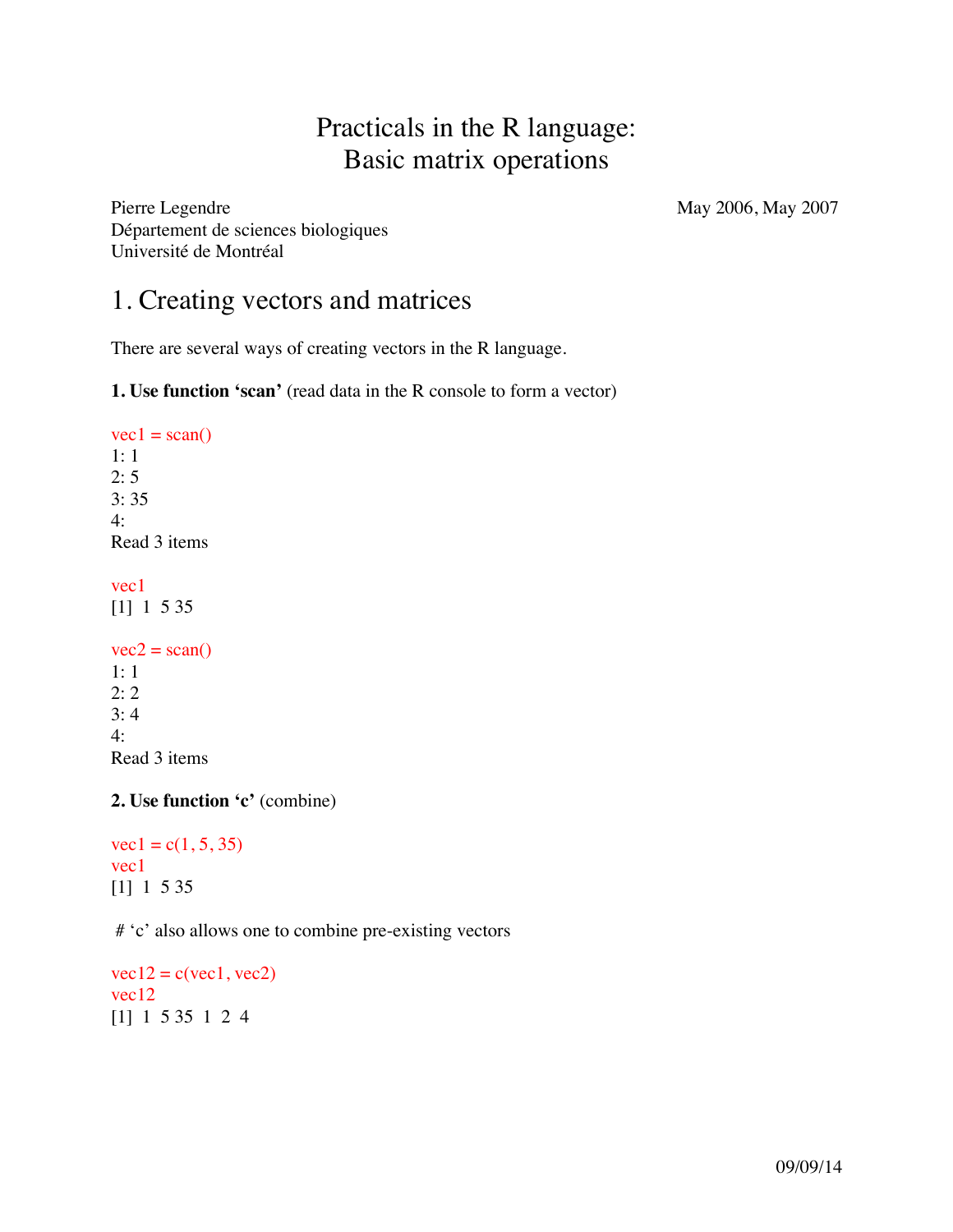#### **3. Read 6 numbers into a vector**, then turn the vector into a matrix

```
vec3 = c(6, 3, 0, 7, -5, 1)mat3 = matrix(vec3, 3, 2)# Or on a single line: mat3 = matrix(c(6, 3, 0, 7, -5, 1), 3, 2)
mat3
  [,1] [,2][1, 6 7[2,] 3 -5
[3,] 0 1
```

```
mat1 = matrix(vec3, 3, 2, byrow = TRUE)mat1
  [,1] [,2][1, 6, 3][2,] 0 7
```
[3,] -5 1

# Why are these matrices different?

# What is the default convention followed by R when it creates a matrix from a vector?

# One can also write the data to a file, save it on the disk, then ask R to read the text file using 'read.table'. How to read a data file is described in the document "Introduction\_to\_R".

#### **4. Generate vectors containing random numbers**

Use 'rnorm' to obtain numbers drawn at random from a normal distribution.

```
r \text{ and } \text{Norm}(10) # or r \text{ and } \text{Norm}(10, \text{mean}=0, \text{sd}=1)randNorm1
[1] 0.5537578 0.3176950 1.0835924 0.1095523 0.7744556 -1.0011711 1.0175194
[8] 0.8675578 1.5805411 0.5824715
```

```
randNorm2 = rnorm(10, mean=50, sd=10)randNorm2
[1] 49.51681 42.66049 54.33008 47.16372 70.80451 48.25744 55.69606 49.06176 63.45640
[10] 47.96367
```
# Use 'runif' to obtain numbers drawn at random from a uniform distribution.

 $r$ andUnif1 = runif(5)  $\# or$  randUnif1=runif(5,min=0,max=1) randUnif1 [1] 0.7684457 0.8364512 0.3568679 0.9119424 0.9935300

randUnif2 = runif(5, min=10, max=20) randUnif2 [1] 15.75800 13.37846 17.76781 13.36102 17.49161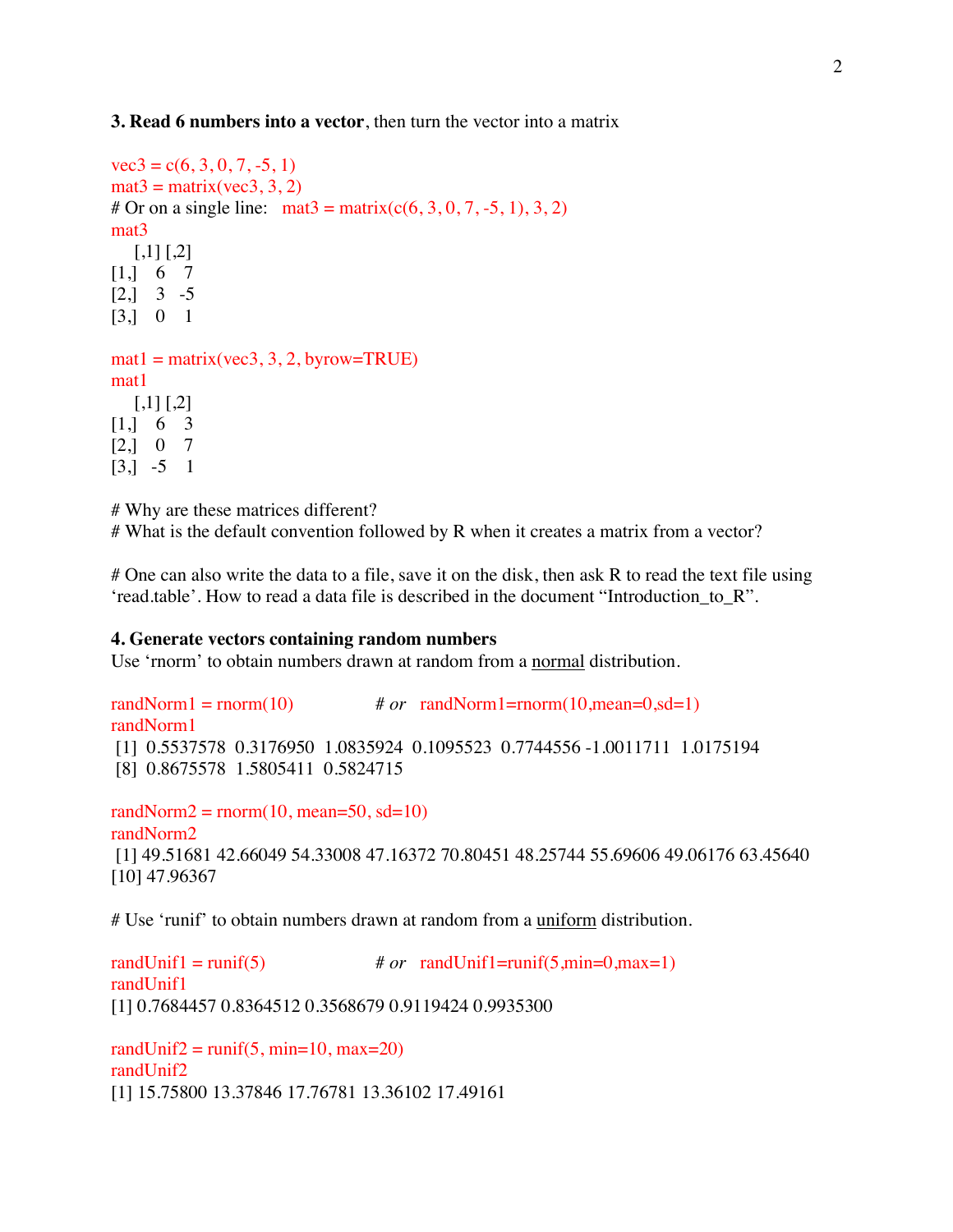# Use 'rlnorm' for the lognormal distribution (the log of a lognormal distribution is a normal distribution). One can provide the mean 'meanlog' and the standard deviation 'sdlog' of the corresponding normal distribution.

randLNorm1 = rlnorm(5)  $\# or \text{ randLNorm1} = \text{rlnorm}(5, \text{meanlog=0}, \text{sdlog=1})$ randLNorm1 [1] 0.2129886 1.6512231 3.2237191 5.8959147 1.2279456 randLNorm2 =  $rlnorm(5, meanlog=2, sdlog=5)$ randLNorm2 [1] 0.75931953 0.02862776 1.12951044 0.51971353 48.50212899

**5. Generate regular sequences of numbers**

 $res = seq(1, 5, 0.5)$ res [1] 1.0 1.5 2.0 2.5 3.0 3.5 4.0 4.5 5.0

**6. Repeat sequences of numbers**

 $res = rep(c(1, 2, 3), 4)$ res [1] 1 2 3 1 2 3 1 2 3 1 2 3

**7. Functions 'fix(name)' and 'edit(name)'** allow one to modify one or several values in a matrix. The object can belong to the types 'data.frame', 'matrix' or 'vector'.

'fix' modifies values of the matrix directly:

#### fix(mat1)

'edit' will save the changes only if a new object name has been provided. Example:

 $mat1a = edit(mat1)$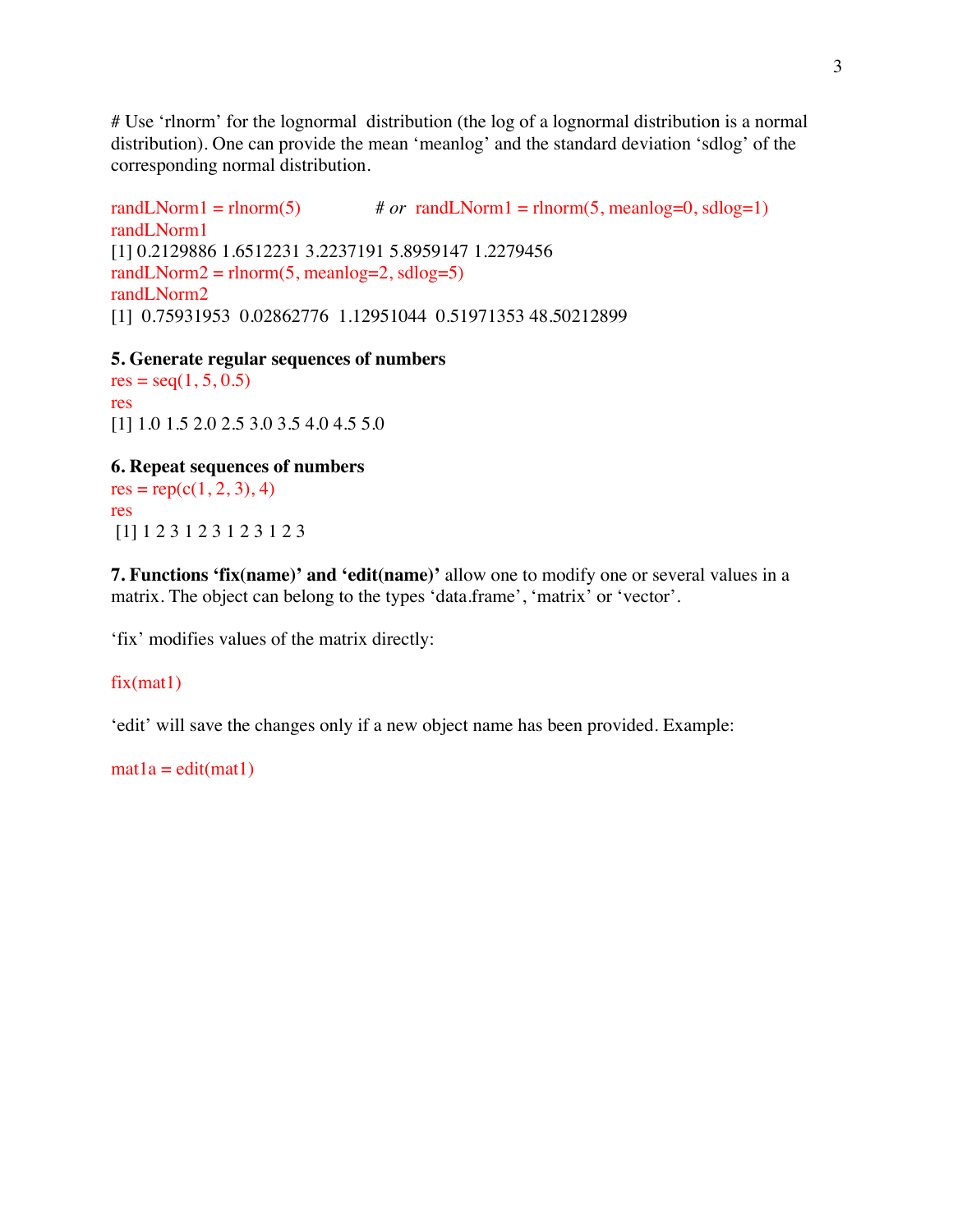# 2. Basic matrix operations

## **1. Add two vectors or matrices: operator '+'**

vec1 [1] 1 5 35 vec2 [1] 1 2 4 vec1+vec2 [1] 2 7 39

mat1

| $[,1]$ [,2]                                  |                                               |
|----------------------------------------------|-----------------------------------------------|
| [1, 6 3                                      |                                               |
| [2, 0 7                                      |                                               |
| $\begin{bmatrix} 3 \\ -5 \\ 1 \end{bmatrix}$ |                                               |
| $\text{mat2}$                                | # Create mat2 using function matrix(), page 2 |
| $[1,1]$ [.2]                                 |                                               |
| $[1, 3 \ 8]$                                 |                                               |
| $\begin{bmatrix} 2 \\ 1 \end{bmatrix}$ 2 -1  |                                               |
| [3, 6, 4]                                    |                                               |
| $mat1 + mat2$                                |                                               |
| $[1,1]$ [.2]                                 |                                               |
| [1, 9, 11]                                   |                                               |
| [2,] 2 6                                     |                                               |
| $\left[3, \right]$<br>$1 - 3$                |                                               |

# Make sure that the two matrices have the same numbers of rows and columns before computing their sum.

# What would be the result of the command  $mat1+t(mat2)$ ?

## **2. Scalar product of two vectors or matrices: operator '%\*%'**

vec1 [1] 1 5 35 vec2 [1] 1 2 4 vec1 %\*% vec2  $\left[ 1,1\right]$ [1,] 151

# When multiplying two vectors, R considers that the first one is a row matrix while the second is a column matrix.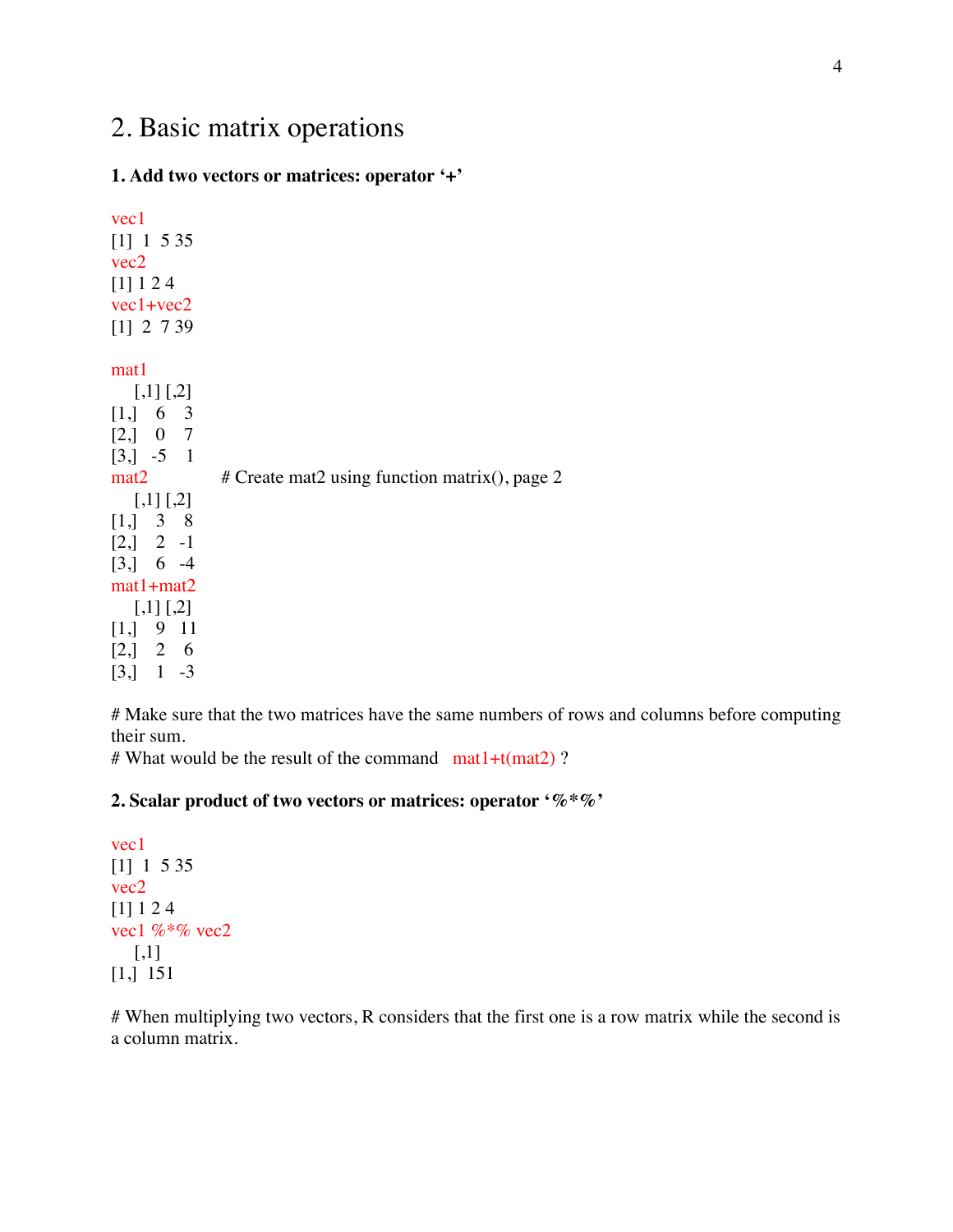# The orientation of vectors can be specified by transforming them into matrices.  $Mvec1=matrix(vec1, 1, 3)$  $Mvec2=matrix(vec2, 3, 1)$ Mvec<sub>1</sub>  $[$ ,1] [,2] [,3] [1,] 1 5 35 Mvec<sub>2</sub>  $[$ ,1]  $[1, 1]$  $[2, 2]$ [3,] 4 Mvec1 %\*% Mvec2  $\lceil$ ,1] [1,] 151 # What would be the result of Myec2  $\%$  \*% Myec1 ?

# Make sure that the two matrices are *conformable* before computing their product, that is, that the number of columns of the matrix on the left is the same as the number of rows of the matrix on the right.

# Function 'dim' prints out the dimension (size, format) of a matrix: dim(Mvec1)  $[1] 1 3$ dim(Mvec2) [1] 3 1

mat1 %\*% mat2 # Which message did you obtain? What can you do about this situation?

mat1  $\%$ <sup>\*</sup>% t(mat2)  $[,1]$   $[,2]$   $[,3]$ [1,] 42 9 24  $[2, 56 -7 -28]$ [3,] -7 -11 -34 # Operator 't' has transposed matrix 'mat2'.

**3. Hadamard product: element-by-element product of two vectors or matrices**

 $vec1 = c(1, 5, 35)$  $vec2 = c(1, 2, 4)$  $vec1 * vec2$  $mat1 = matrix(c(6, 0, -5, 3, 7, 1), 3, 2)$  $mat2 = matrix(c(3, 2, 6, 8, -1, -4), 3, 2)$ mat1 \* mat2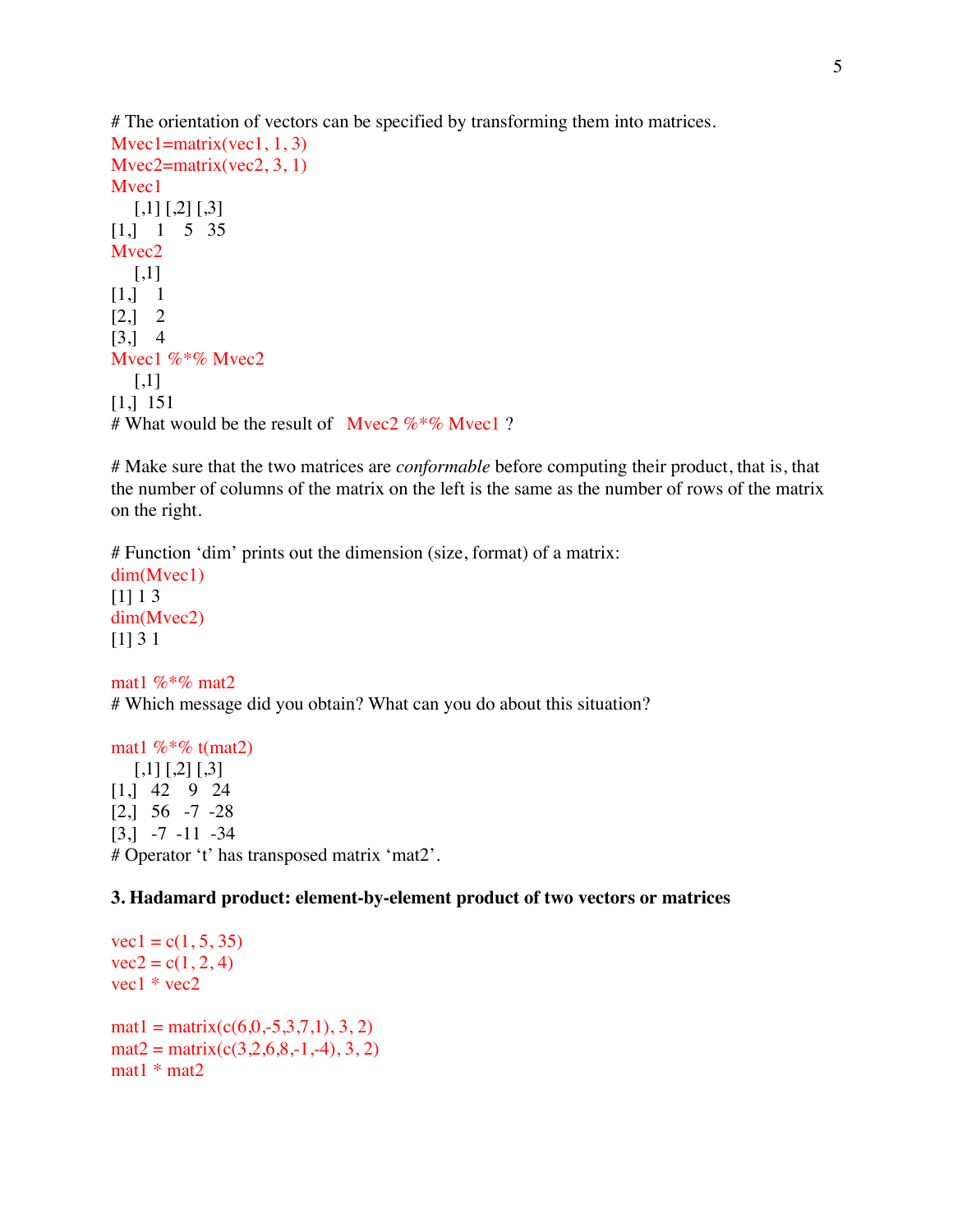#### **Other useful matrix commands**

See the help files for details. Example: ?as.matrix

# Convert a 'data.frame' or 'vector' object to the 'matrix' type: function 'as.matrix'

# Centre or standardize the values in the columns of a matrix: function 'scale'

# Compute a covariance matrix: function 'cov'

# Compute a correlation matrix: function 'cor'

# Transpose a matrix: operator 't'

# Compute the determinant: function 'det'

# Matrix inversion: function 'solve', or 'ginv' (*generalized inverse*, library MASS)

# Compute eigenvalues and eigenvectors: function 'eigen'

# Singular value decomposition: function 'svd'

#### **4. Compute a determinant**

 $\text{mat3x3} = \text{matrix}(c(1, 2, 3, 4, 5, 6, 7, 8, 10), 3, 3, \text{byrow} = \text{TRUE})$ mat<sub>3x3</sub>  $[,1]$   $[,2]$   $[,3]$  $[1, 1 1 2 3]$ [2,] 4 5 6 [3,] 7 8 10 det(mat3x3)  $[1]$  –3

#### **5. Compute eigenvalues and eigenvectors**

## mat2x2  $[,1]$   $[,2]$  $[1, 2 \ 2 \ 2]$  $[2, 2, 5]$  $res = eigen(max2x2)$

# Function 'summary' tells us that object 'res' contains two components: 'res\$values' and 'res\$vectors':

summary(res)

 Length Class Mode values 2 -none- numeric vectors 4 -none- numeric

res\$values

[1] 6 1

res\$vectors

 $[0,1]$   $[0,2]$ [1,] 0.4472136 0.8944272 [2,] 0.8944272 -0.4472136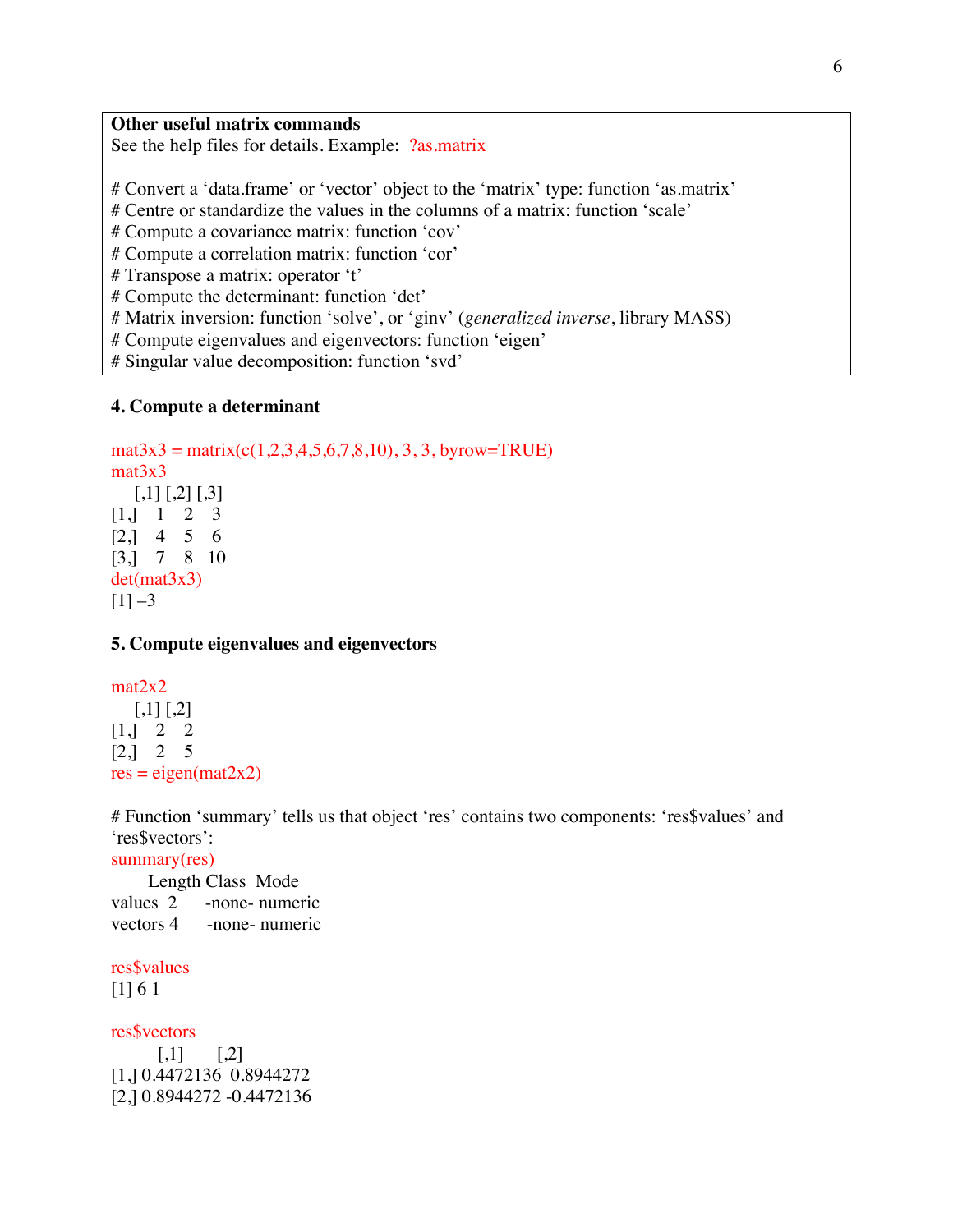**6. Compute power 2 of a matrix** using matrix product (scalar or dot product)

 $B = matrix(c(2,3,3,5), 2, 2)$ B  $[,1]$   $[,2]$  $[1, 2, 3]$ [2,] 3 5  $B \%^* \% B$  $[,1]$   $[,2]$ [1,] 13 21 [2,] 21 34

 $#$  Note: the exponent operator  $\wedge$  produces a matrix in which each element is put to the stated power. **It does not power the matrix.**

 $B^{\wedge}2$  $[,1]$   $[,2]$  $[1, 4, 9]$ [2,] 9 25

**7. Power a matrix by eigen-decomposition** (*Numerical ecology* 1998, p. 91, equation 2.29)

 $eig.B = eigen(B)$ 

eig.B\$values [1] 6.8541020 0.1458980 eig.B\$vectors  $[,1]$   $[,2]$ [1,] 0.5257311 0.8506508 [2,] 0.8506508 -0.5257311

```
# B^2 = U %*% (squared diagonal matrix of eigenvalues) %*% inverse of U
B.exp2 = eig.B$vectors % % diag(eig.B$values ^2) % % solve(eig.B$vectors)
B.exp2
  [,1] [,2][1,] 13 21
[2,] 21 34
# Put matrix B to the power 3.1416
BB = eig.B$vectors \% *% diag(eig.B$values^3.1416) \% *% solve(eig.B$vectors)
BB
     [,1] [,2][1,] 116.8843 189.1189
[2,] 189.1189 306.0031
```
# Note: This calculation cannot be done if there are negative eigenvalues **and** the exponent is not an integer. The reason is that a fractional exponent of a negative number is undefined.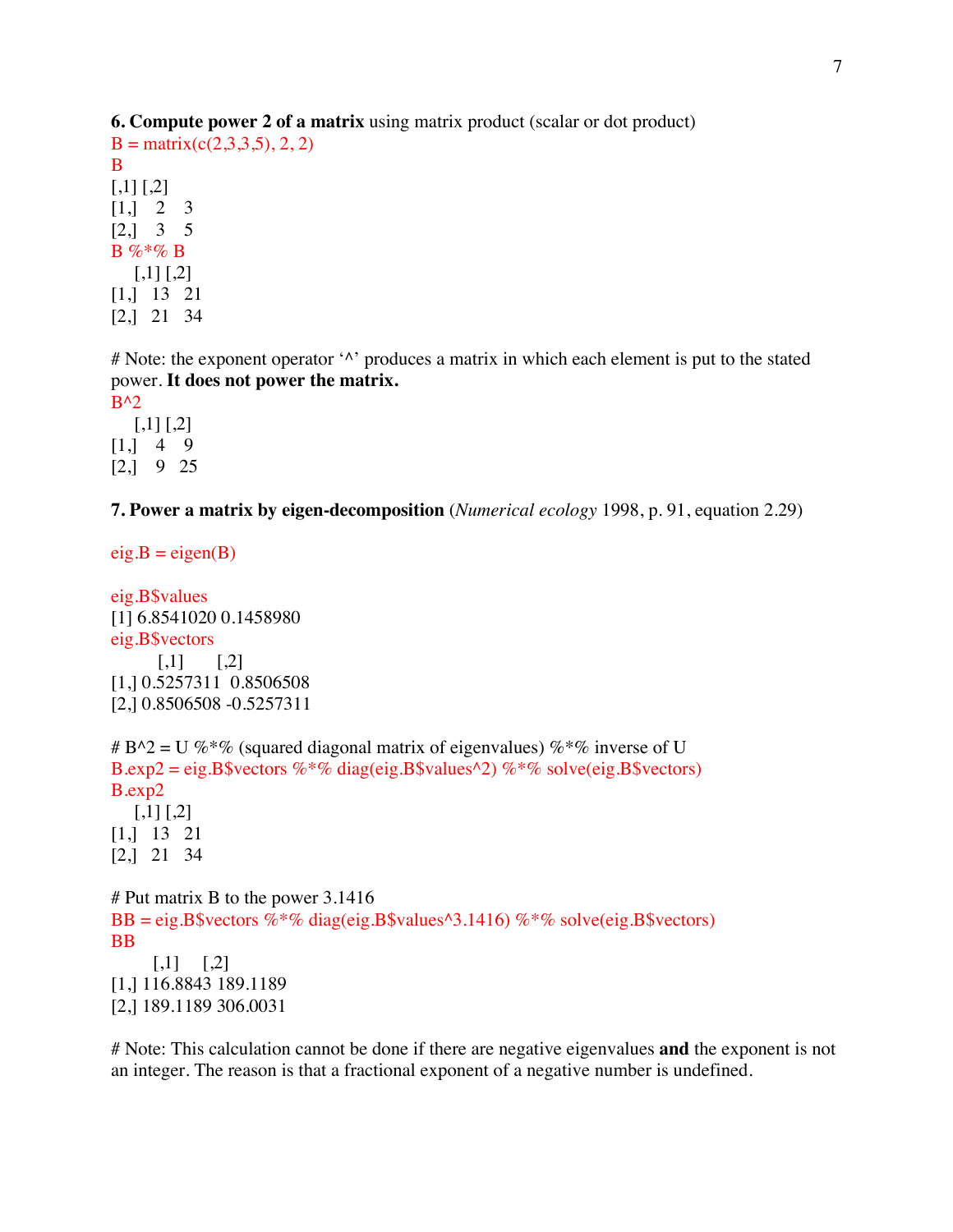## **8. Apply a function to the rows or columns of a data table: 'apply'** ?apply

# Create a matrix of random numbers with normal distribution  $mat = matrix(rnorm(15, 5, 1), 5, 3)$ # Find the row sums of 'mat' # Parameter "1" applies function "sum" to the rows of "mat" row.sums =  $apply(max, 1, sum)$ row.sums # Find the column sums of 'mat' # Parameter "2" applies function "sum" to the columns of "mat"  $col. sums = apply(mat, 2, sum)$ col.sums # What would the following command produce? sum(mat) # Find the column means of 'mat'  $col-means = apply(mat, 2, mean)$ col.means # What would the following command produce? mean(mat) # Find the column standard deviations of 'mat'  $col$ .sd = apply(mat, 2, sd) col.sd # What would the following command produce? sd(mat) # Find the column variances of 'mat'  $col.var = apply(mat, 2, var)$ col.var # What would the following command produce? var(mat) # Center 'mat' by columns mat.centred = scale(mat, center=TRUE, scale=FALSE) # or else mat.centred = apply(mat, 2, scale, center=TRUE, scale=FALSE) # Check that the column sums are now zero apply(mat.centred, 2, sum) # How do you read these results? # Standardize 'mat' by columns, # i.e., subtract the means and divide by the standard deviations  $m$ at.stan = scale(mat, center=TRUE, scale=TRUE)  $\#$  or else  $mat.stan = apply(mat, 2, scale, center = TRUE, scale = TRUE)$ # Check the column sums and variances apply(mat.stan, 2, sum) apply(mat.stan, 2, var)